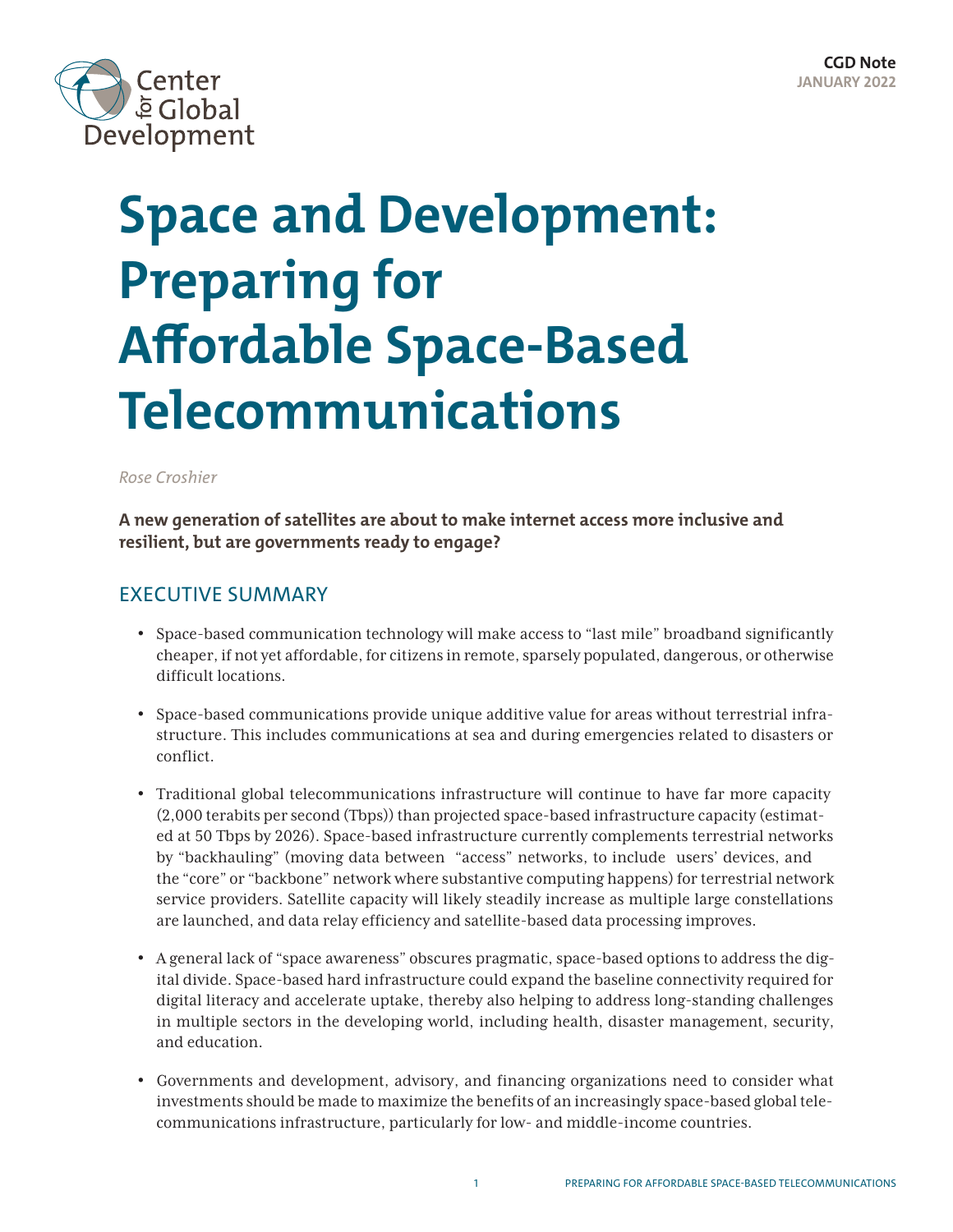# A 1990'S PITCH MADE POSSIBLE WITH 2020'S TECHNOLOGY

According to the recently released Global System for Mobile Communications (GSMA) "State of the Mobile Internet Connectivity Report 2021," hundreds of millions of people in both high- and lower-income countries still have limited access to a fast, reliable, and affordable fixed internet connection, an issue ever more important during the ongoing COVID-19 pandemic and related economic upheaval. Generically, the share of internet users is twice as high in urban areas than in rural areas. The number of people worldwide without access at all to a fixed or mobile broadband signal, estimated to number at 450 million people, remains mostly concentrated in the developing world.<sup>1,2</sup>

The idea of using satellites to close such coverage gaps has been pursued since the early 1990s, but most space-pioneering companies fell short, despite significant capital investment. In hindsight, these companies, such as Teledesic and early versions of Iridium and Globalstar, had originally designed their systems to appeal to business and government travers willing to pay high fees for global access. Unfortunately, satellite development and deployment took more time than planned, and terrestrial infrastructure deployed more quickly than anticipated to well populated, business-friendly destinations. Equipment costs were too high for the population in mass, thus eroding its potential for profitability.<sup>3</sup> Today, new technology, combined with a more robust and diversified private space sector, lowering launch costs, ever-increasing demand for broadband, strong resurgence of capital investment and government support, and new market strategies that rely on more than subscriptions, have resulted in a stronger baseline business case, setting space-based communications on a course to offer more affordable broadband to those who are currently on the dark side of the digital divide.<sup>4</sup>

Could ground infrastructure again snatch up potential customers? Continued roll-out of terrestrial infrastructure is expensive: the unconnected population is spread out across more than 50 percent of the inhabited land on Earth and often lacks other essential components such as access roads or sufficient power.<sup>5</sup> Fiber optic cable costs about approximately 27,000 per mile to install.<sup>6</sup> Building a cellphone tower costs \$50,000 to \$200,000 per tower, plus expenses associated with accessing, powering, maintaining, and securing towers in remote or difficult locations.<sup>7</sup> Microwave relay towers are an option that could push the edges of existing networks. For Africa alone, a 2020 OECD report estimated it would cost \$100 billion to extend fast internet to the entire population of Africa using traditional means, like fiber and cellphone towers. The African Development Bank recommended annual outlays between \$4 billion and \$7 billion to address the continent's information and communications technology (ICT) infrastructural backlog. Progress will be made, but not so quickly or so cheaply to meaningly improve access to fast internet in remote or difficult locations in the near term.

## A LOOK AT NEW SPACE-BASED INFRASTRUCTURE

New large, or even "mega" constellations (groups of satellites that work together as a system), such as those in development by Telesat, OneWeb, SpaceX, and Amazon, consisting of non-geostationary orbit (NGSO) satellites, will be useful in bridging the digital divide. These companies promise fast internet access in very remote locations for a competitive cost compared to extending standard options like fiber, microwave relay, or older satellite communication systems.<sup>8</sup> The general orbits are depicted in Figure 1.9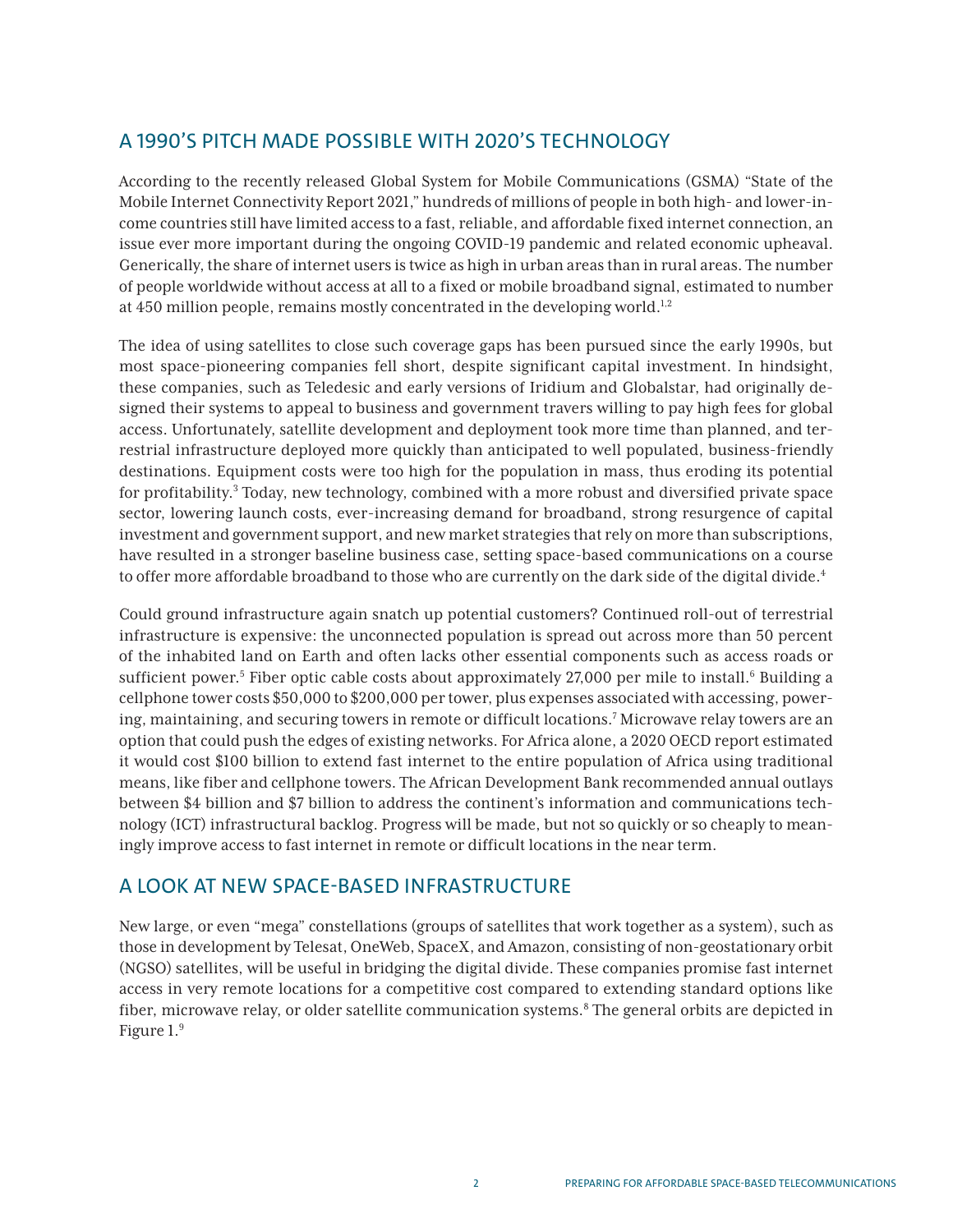#### **Figure 1. Satellites in geosynchronous and geostationary orbit match the Earth's rotation, thus staying "in synch" or "stationary" over the same point of the planet as the Earth turns**



*Source:* Steven Kosiak, 2019. "Small Satellites in the Emerging Space Environment: Implications for US National Security–Related Space Plans and Programs." Center for New American Security, https://www.cnas.org/publications/reports/small-satellites-in-the-emerging-space-environment

Starlink, the first to enter commercial service, is currently populating thousands of small, table-sized satellites into a matrix rotating only a few hundred miles above the Earth's atmosphere, rather than the 22,000 miles traditional space-based broadband services have been based as shown in Figure 2.10 Because they are so close to the Earth in low Earth orbit (LEO) compared to bus-sized communication satellites sitting much further away in geostationary orbit (GEO), they don't require as much time or power to push or receive a signal through the atmosphere. Earth-based antennas designed to receive that signal have shrunk to sizes comparable to a pizza box and require far less electricity to run.

Starlink's 100-watt power requirement, for example, is capable of being addressed by a typical household outlet or solar generator. Other companies leverage LEO, medium Earth orbit (MEO), or a combination of orbits, to build a constellation that has better coverage of particular areas of the world (such as a constellation specifically designed to service a certain area, like North America or India).

Starlink and OneWeb are both emerging from beta phase and are offering initial commercial service to paying customers in 2021 and 2022, respectively.11 A growing crowd of competitors, such as Amazon and Verizon's joint venture Kuiper and Telesat's Lightspeed, are quickly developing and testing their own products. China SatNat's GuoWang constellation is in the concept

#### **Figure 2. Planned Starlink satellite constellation**



*Source:* Mark Handley, *Using Ground Relays with Starlink*, 2019, https://www.youtube.com/watch?v=m05abdGSOxY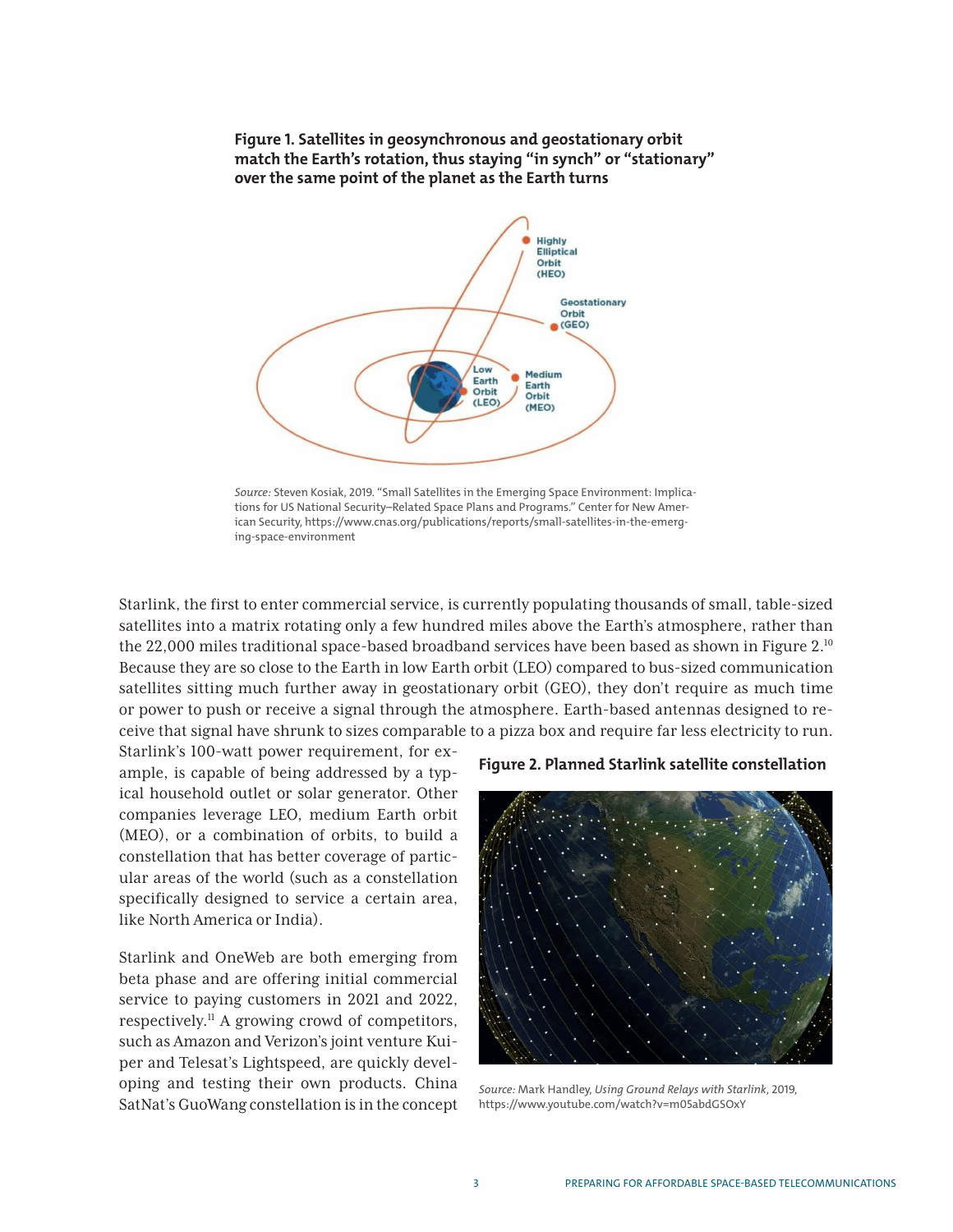and design phase but is developing quickly with strong government support. $12,13,14$  Legacy satellite networks are evolving as well. Inmarsat, for example, is banking on expanding to "hybrid" constellations of high Earth orbit (HEO), GEO, and LEO satellites to expand its customer base and upgrade existing service to longstanding customers like the US military.15 Other initiatives have continued to use GEO satellites, with government support, to good effect. Australia launched two geostationary Sky Muster satellites in 2016 that are providing service to over 100,000 points in rural and remote areas in Australia.16

Some companies are moving forward with a design that eliminates the need for a satellite-dedicated receiver owned by users almost completely. Instead, "satellite-to-cellphone" constellations require only a typical, unmodified, hand-held cellphone to enable 2G-4G connectivity. Com**Figure 3. Satellite-to-cellphone technology**



*Source:* Lynk, https://lynk.world/our-technology

panies such as Lynk and AST SpaceMoble are racing to establish "satellite-to-smartphone" broadband, described by Lynk as "cellphone towers in the sky."<sup>17,18,19</sup> (see Figure 3<sup>20</sup>). Anyone worldwide could theoretically use a regular cellphone to communicate directly with satellites, using credit bought through a local operator, like Vodacom or MTN. Lynk, thus far, is contracted to provide texting and data store/ forward commercial service using its current five satellites for the Bahamas and mobile service operator Aliv starting in June 2022. The company plans to then pursue the market in the Central African Republic and Mongolia as its constellation, and capacity, grows.<sup>21</sup>

#### AFFORDABILITY IS MOVING IN THE RIGHT DIRECTION

Traditional terrestrial infrastructure will continue to have far more capacity, about 2,000 terabytes per second (Tbps), than space infrastructure, projected to reach 50 Tbps by 2026. Terrestrial infrastructure will likely remain the primary way that information is moved around the world for the foreseeable future. For those that are marooned outside of the terrestrial network, satellites have been one of few commercially available alternatives.

Since the 1970s however, using satellites for broadband has been a stubbornly slow, laggy, and prohibitively expensive solution. If we were to take a snapshot of what's available in Tanzania today, for example, a small organization (like an internet café, a school, a security post), could install a very small aperture terminal (VSAT) dish and hardware kit for about \$1,885, with internet subscription plans ranging from \$232 per month for mostly-reliable 256 kbps to \$13,779 per month for highly-reliable 8 Mbps, which is similar to a basic level ethernet connection.<sup>22</sup> The 256 kbps standard barely meets the 2008 definition of broadband set by the International Telecommunication Union (ITU).<sup>23</sup> As of late 2021, the VSAT option remains extremely expensive, which is why it is limited to organizations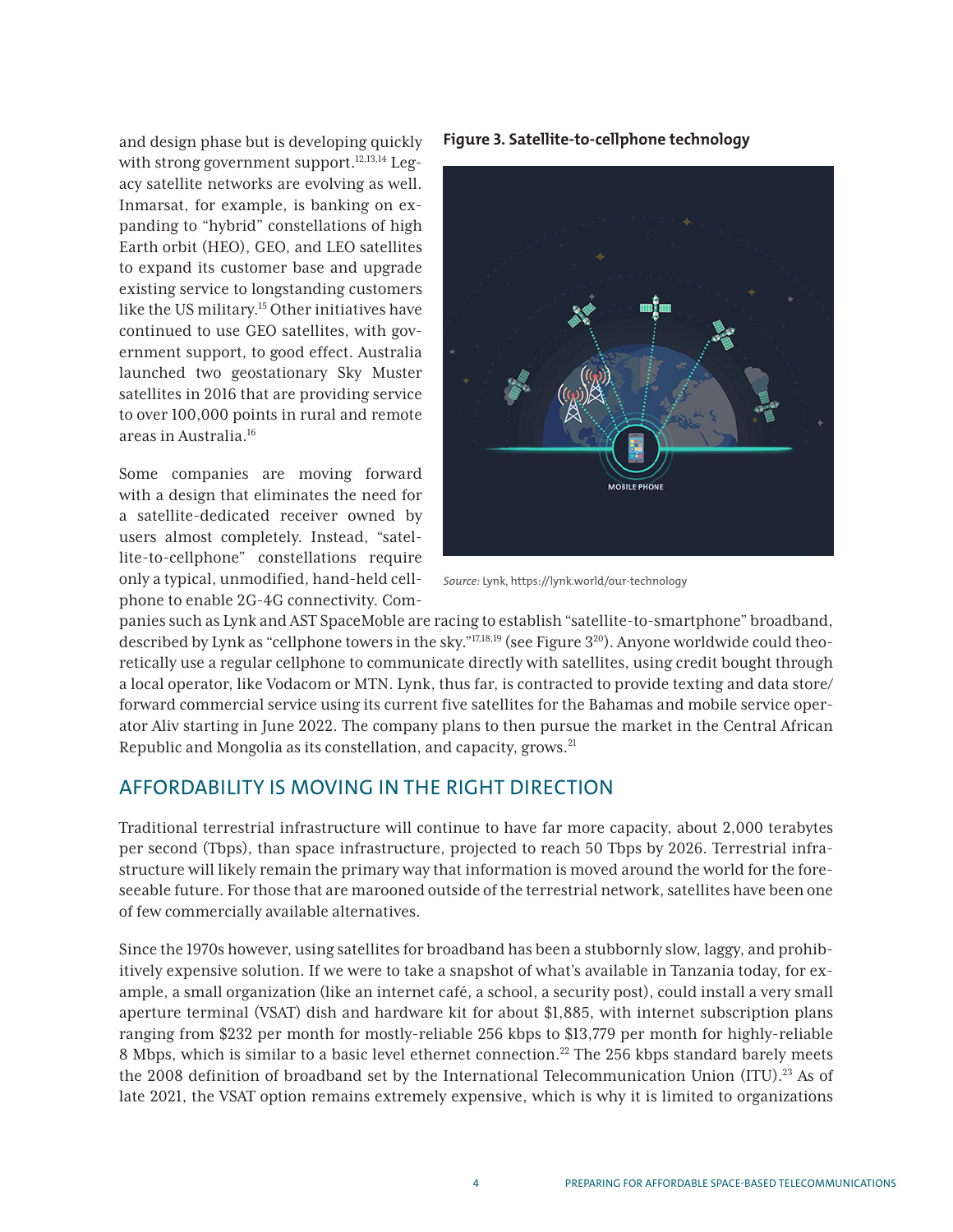

**Figure 4. Successive generations of wireless technology**

*Source:* Technospy, "What's the Difference between 3G, 4G, and 5G?," March 1, 2019. https://technospy.home.blog/2019/03/01/what-is-thedifference-between-3g-4g-and-5g/

with an overwhelming requirement for connectivity or the capital necessary to access it. The military and oil industry are examples of organizations that have an operational necessity and the financial resources.

The starting block for emerging NGSO constellations providing 4G-5G broadband in the commercial space sector has been set thus far by Starlink, costing approximately \$500 for a company-subsidized all-inclusive receiver, wifi router and hardware set and about \$100 per month, uncapped, broadband subscription.

A combined "first month" cost of \$600 is still not realistic for the majority of the undercovered or underconnected population, as illustrated in Figure 6.24

**Figure 5. Notional deployment of satellite broadband to remote clinic, extended locally via wifi or mesh network.** 



*Source:* Center for Global Development

Using India as an example, even though a Starlink antenna and broadband subscription is steeply cheaper than traditional VSAT options on the market today, it is still seven to eight times more expensive than what is typically available in India's urban, in-network areas.<sup>25,26</sup> A MIT study examining 37 countries determined that even though Starlink's data is unlimited, the flat fee of \$100 per month is affordable for only about 15 percent of the undercovered population. Starlink's greatest potential for early uptake is in rural areas of high-income countries, or undercovered areas of middle-income countries in South America and Southeast Asia.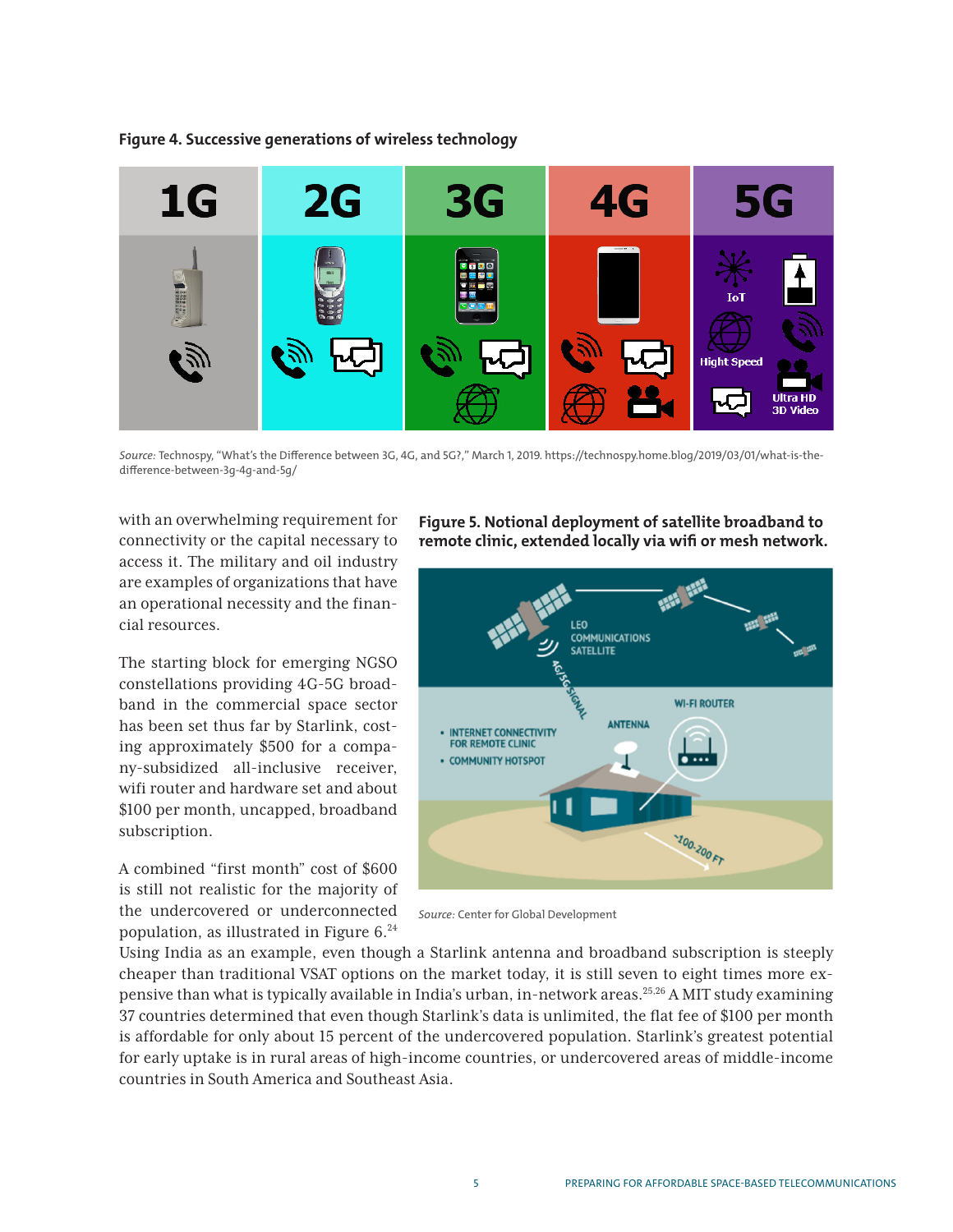#### **Figure 6. Cost (per Mbps/month) at which select nations' undercovered population could afford broadband service**

*The joint International Telecommunications Union/United Nations Broadband Commission for Digital Development defined "affordable broadband," as entry-level broadband services that cost less than 2 percent of monthly gross national income per capita.* 



*Source:* Inigo del Portillo et al., "Connecting the Other Half: Exploring Options for the 50% of the Population Unconnected to the Internet," *Telecommunications Policy* 45, no. 3 (April 2021): 102092, https://doi.org/10.1016/j.telpol.2020.102092.

Over the following decade, however, the same study suggested NGSO satellite prices may drop closer to \$30 per Mbps per month, opening up affordability to about 60 percent of the population considered. While these costs are more than what many individual households can afford, civil society organizations, government, and nongovernmental organizations can take action to increase sustainability and uptake. Many rural communities, frustrated by the high for-profit cost of rural internet, have successfully established small, cooperative-owned, internet service provider community networks, like the Zenzeleni network in South Africa. These networks have made impressive progress in localizing use and boosting affordability of high-speed broadband.<sup>27,28</sup>

Most promising, satellite-to-cellphone constellations like Lynk provide a shorter-term jump in both accessibility and affordability. Since they are designed to be incorporated into local mobile network operator's ecosystem, then the access problem would be addressed, and the cost at level with the local market for cellphones and mobile credit.

Several other innovative approaches, like utilizing television "white space" (TVWS), or "buffer" space between television channels in the radio frequency spectrum to provide cheap broadband internet access, or using drones and balloons to extend middle and last mile coverage, provide additional alternatives for consideration. TVWS may fade as a viable option as countries become more efficient at reducing unused spectrum. Balloons and drones require significant *in situ* management and maintenance, thus making them less practical for expanding telecommunications infrastructure in developing countries.29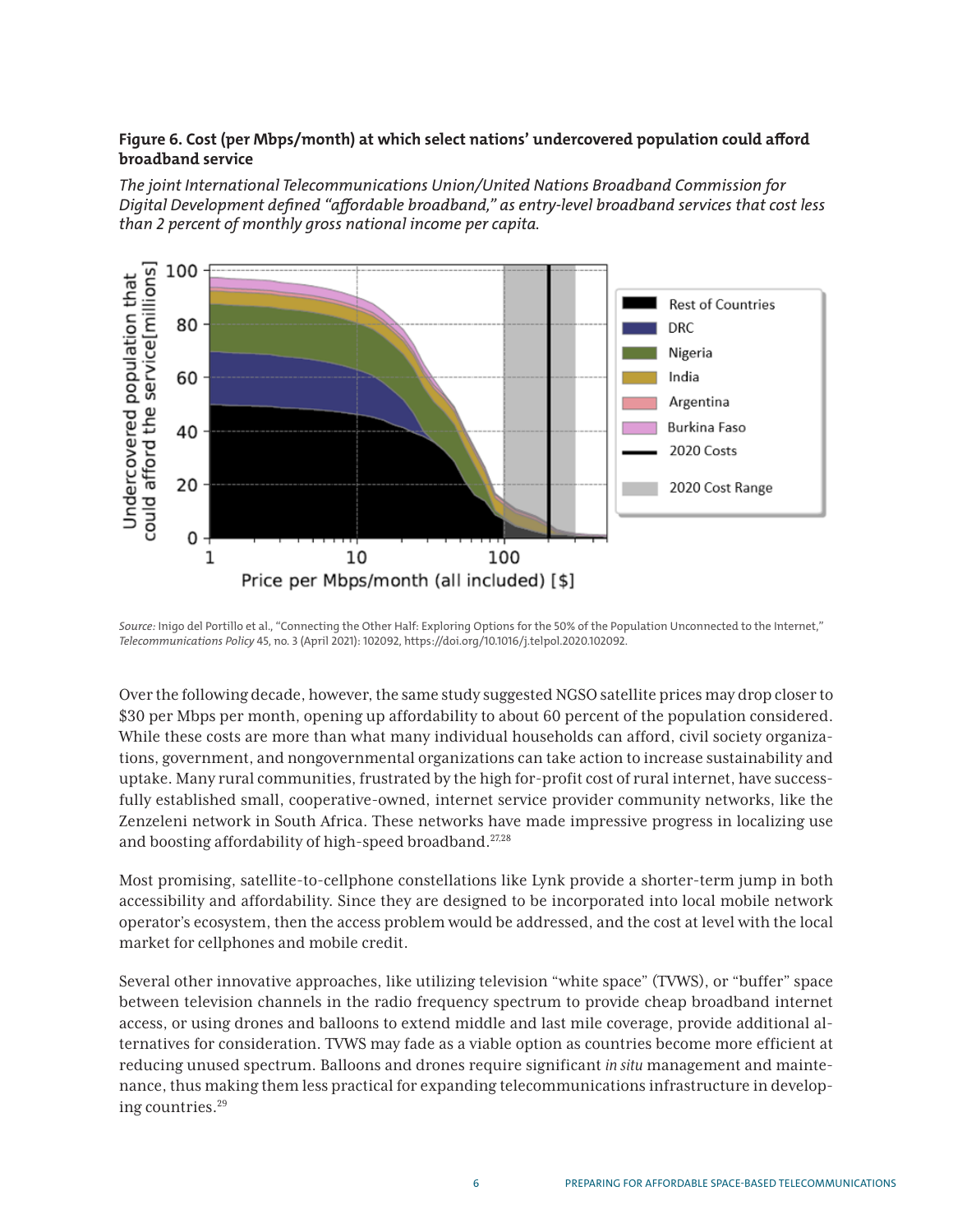# IT'S NOT JUST AFFORDABILITY: ADDITIVE SPACE-BASED INFRASTRUCTURE

Satellite-serviced broadband affordability is not the only factor to consider. Space-based infrastructure is additive in the following ways:

#### **1. Improves civilian infrastructure resiliency during conflict**

Ground-based telecommunications infrastructure has become a favorite target for armed groups in sub-Sahara Africa. In Mali, for example, armed groups have attacked cellphone towers across northern and central Mali, disrupting internet, voice, and money transfer services across the country. Remote villages are often left with intermittent contact, unable to alert security forces to attacks. Banks become inert, disconnected from their headquarters in Bamako, damaging a struggling economy even further. As reporters Nick Roll and Alhousseini Alhadji wrote, "residents describe themselves as 'cut off from the world.'" Satellite-to-cellphone enabled cell phones or pizza-box-sized NGSO receivers could provide an alternative connection that is easier to protect, hide, or move for vulnerable communities.30

#### **2. Enables emergency communications**

Satellite-to-cellphone technology could be used to provide communications in situation where the ground infrastructure has been devastated, as seen during the 2010 earthquake in Haiti, the 2011 earthquake in Japan, and the 2015 earthquake in Nepal. Space-based infrastructure would remain intact and available for use, safely in orbit.<sup>31,32</sup>

#### **3. Makes mobile communications accessible on land and at sea**

Oceans cover about 70 percent of the Earth, and at-sea communications relies heavily on expensive VSAT-enabled connections to communicate, such as O3B, Inmarsat, Iridium Communications, Thuraya, Hughes Network Systems, and KVH Industries. Starlink plans to make its antenna mobile with other companies to follow, meaning NGSOs could offer a comparatively cheap way to access broadband for trucks, ships and planes.33 NGSOs could become a global roaming backstop, where even small fishing or transport boat operators will be able afford to call or text from sea, a substantive benefit for the blue economy.

#### **4. Frees data locked countries**

Because most data today is moved through undersea cables connected to coastal landing points, landlocked low- and middle-income countries must depend on their neighbors' (potentially imperfect) terrestrial telecommunications networks for access. Emerging satellite communications options present an opportunity for cheaper access and greater infrastructure resilience.<sup>34</sup> As remarked in the ITU 2021 report on regional good practices, building the physical components that permits data communications, particularly for lower income countries, is a prerequisite to meaningfully improving digital literacy and inclusion in the global economy.35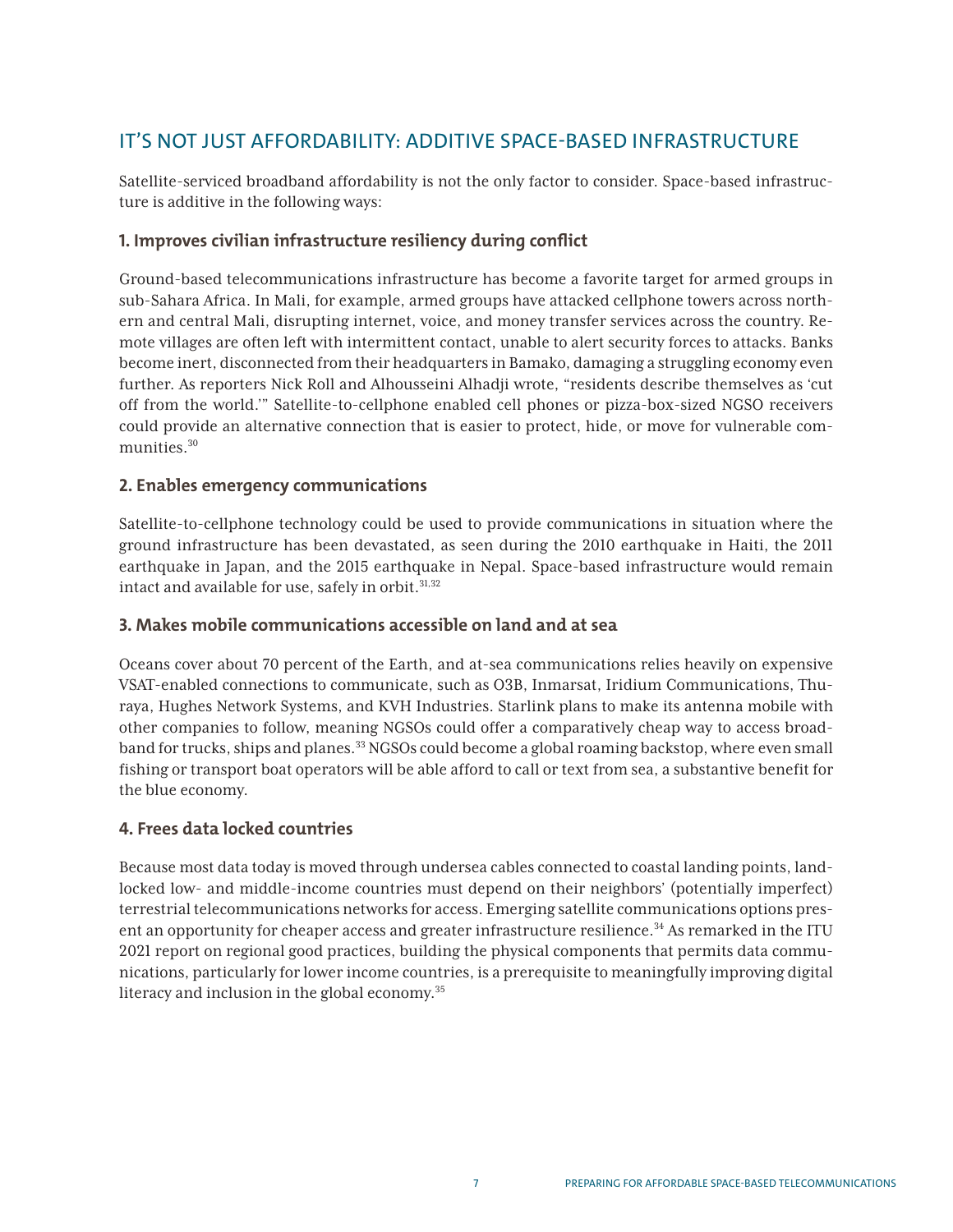## TO CONSIDER MOVING FORWARD

- **The space private sector is slowed by the legitimate need to navigate country-by-country regulations and markets.** For example, both Starlink and Lynk are in the process of determining how and where it will deploy. In the United States, Starlink will serve both as a "backhauler," providing the first-mile and middle-mile infrastructure that enables access to a community, and as the last-mile internet service provider to the end user.36 In other countries, like India, Starlink intends to establish a subsidiary for the last-mile service provider function. Lynk, the satellite-to-cellphone constellation, will serve as first-mile and middle-mile infrastructure, and last-mile access will be available through local mobile network providers. As the technology is implemented, the ITU, governments, and various regulatory bodies will need to update standards, guidelines, and regulations in order to speed up implementation and encourage fair practices.
- **Over time, the ability of satellites in all orbits to relay data amongst each other and to various ground-stations will likely improve.** Futurists predict more computing capacity, data storage, robust and efficient intersatellite communications and networking technology will be loaded onto satellites, creating a space-based internet backbone, amongst other services, further integrating satellites as a critical component of the global terrestrial network.<sup>37,38</sup> The increase in space traffic, due to multiple large satellite constellations, worryingly increases the risk of collisions with existing space debris (some of which is too small to track) and other satellites. Satellites require designated frequency ranges (called "bands") on the electromagnetic spectrum to move data and operate. More satellites mean more competition for this limited natural resource, thus boosting the importance of, and LMIC participation in, international coordinating and arbitration organizations like the UN's International Telecommunications Union and UN Office for Outer Space Affairs.39
- **Low- and middle-income countries also have a vital balancing role in international forums like the ITU, where competition for bandwidth and orbits can be moderated by calls for fairness and inclusivity.** The next World Radiocommunication Conference will take place in November 2023, in which it will review, and, if necessary, revise the Radio Regulations, the international treaty governing the use of the spectrum and of global policy for the use of the electromagnetic spectrum and the geostationary-satellite and NGSO satellite orbits. Regional Telecommunication Organizations like the Inter-American Telecommunication Commission (CITEL) and Caribbean Association of National Telecommunications (CANTO) are critical and accessible forums to organize and collaborate.
- **While NGSO satellites are being discussed in the space and telecommunications sectors, the rest of the world, and especially the developing world, also need to be ready to make the most of these emerging commercial capabilities.** In turn, governments, and development, advisory, and financing organizations need to consider what investments should be made to maximize public benefits and mitigate risks of an increasingly space-based global telecommunications infrastructure. Leveraging these options could greatly reduce the cost and difficulty of connecting sparsely populated, dangerous, or geographically difficult places.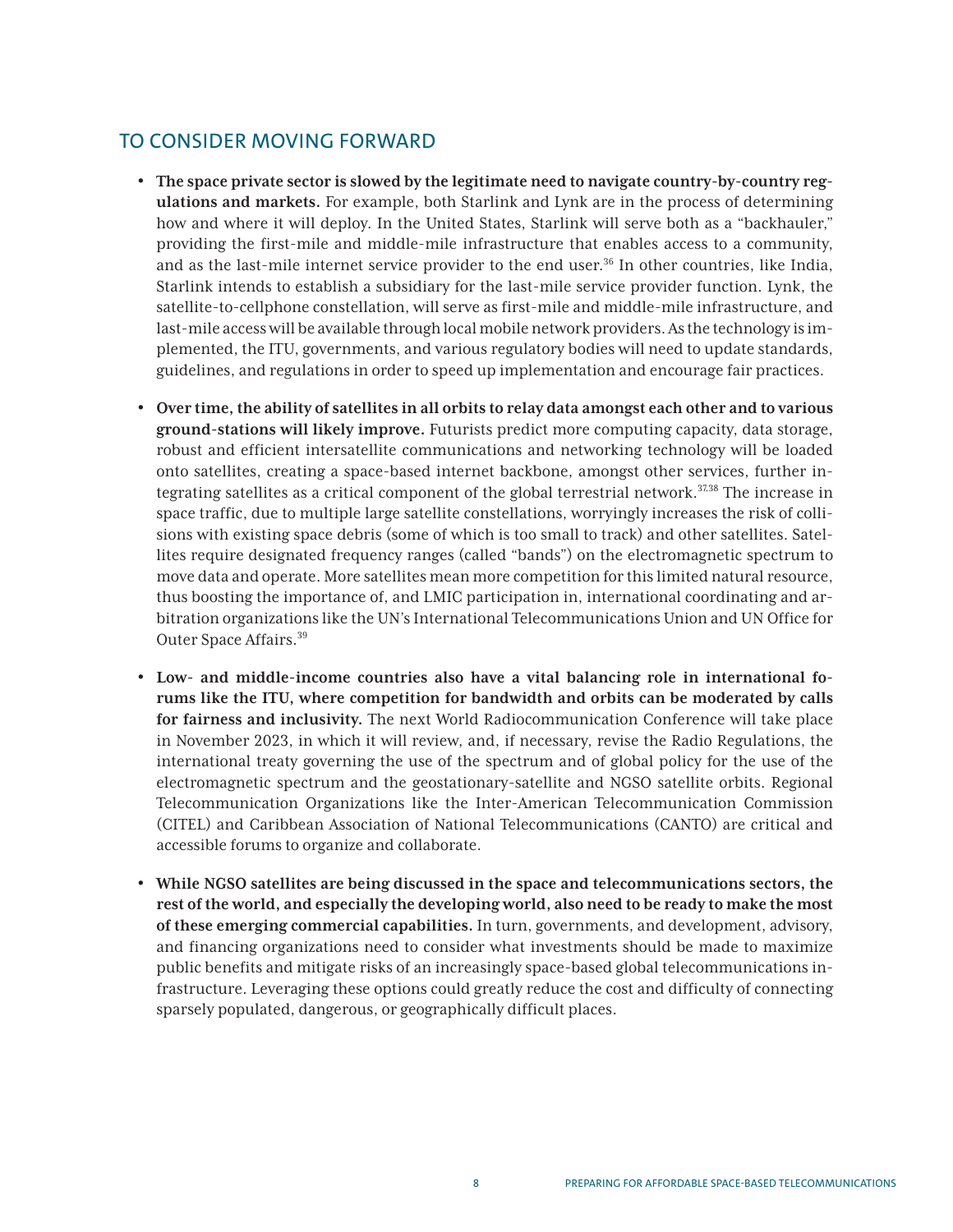## INITIAL RECOMMENDATIONS

With all of that in mind, **governments** should consider emerging space-based commercial options to pragmatically close remaining hard infrastructure gaps. Any such program should be approached holistically, with lines of effort also dedicated to maximizing the beneficial use of available networks (i.e. "closing the usage gap"). Resources should also be allocated for last-mile implementation projects that concretely support health, education, and other development goals.<sup>40</sup> New space-based hard infrastructure options should be weighed against other available technologies. Governments should participate in their regional telecommunication organization and be proactive in developing policy and regulations that emphasize the importance of affordable telecom services to encourage a fair balance of motivating profit, necessary cost, and the public good.41 Public private partnerships, subsidies, tax incentives and mandatory coverage regulations are available tools to expand broadband access.

**Bilateral and multilateral aid and development finance agencies** should consider new satellite constellations as a viable option when advising partners regarding telecommunications infrastructure. As more NGSO companies become operational, it will be increasingly important to champion transparency from all actors on system capabilities, cost, and best practices—particularly in the establishment of and encouragement to follow, regarding regulations and licensing. Development agencies should increase "space proficiency" in the development sector. Space-related capabilities, be it in telecommunications, remote sensing or geolocation services, have become baseline infrastructure needed to participate in the world economy and an economic driver for developing and developed countries alike.

**Private space sector actors** should make every effort to avoid technical and jargony language that creates an incomprehensible mystique when explaining services, system capabilities, and pricing, and expect to work closely with governments and aid and development agencies to ensure complimentary infrastructure, like power, is coordinated along with licensing and regulatory compliance. These groups should continue to ruggedize equipment, and drive down power and maintenance requirements, to accelerate access to and use of space-based hard infrastructure in low- and middle-income countries. In addition to doing the usual research to understand a country's priorities, challenges, and aspirations, the private sector should also be aware there has been a rapid expansion of space agencies and general interest in the use of space worldwide, to include lower-income countries. Multiple countries and regions have established space strategies and policies relevant to telecommunications. The African Union, for example, published both a Space Strategy and Policy in 2016 to "facilitate growth and development across the continent," and it details many ways in which space related technology can be practically applied in support of their goal.

## SPACE-BASED INFRASTRUCTURE IS RELEVANT TO ALL

Although traditional global telecommunications infrastructure will continue to have far more capacity, space-based technology provides a path toward easier, more affordable, and more reliable broadband for remote, sparsely populated, dangerous or otherwise difficult locations. Space-based hard infrastructure could be a significant tool in the global effort to establish the baseline connectivity required for digital literacy and accelerate uptake, thereby also addressing long-standing challenges in multiple sectors in the developing world, such as health, disaster management, security, education, etc. Governments, and development, advisory, and financing organizations need to consider how best to maximize the benefits of an increasingly space-based global telecommunications infrastructure.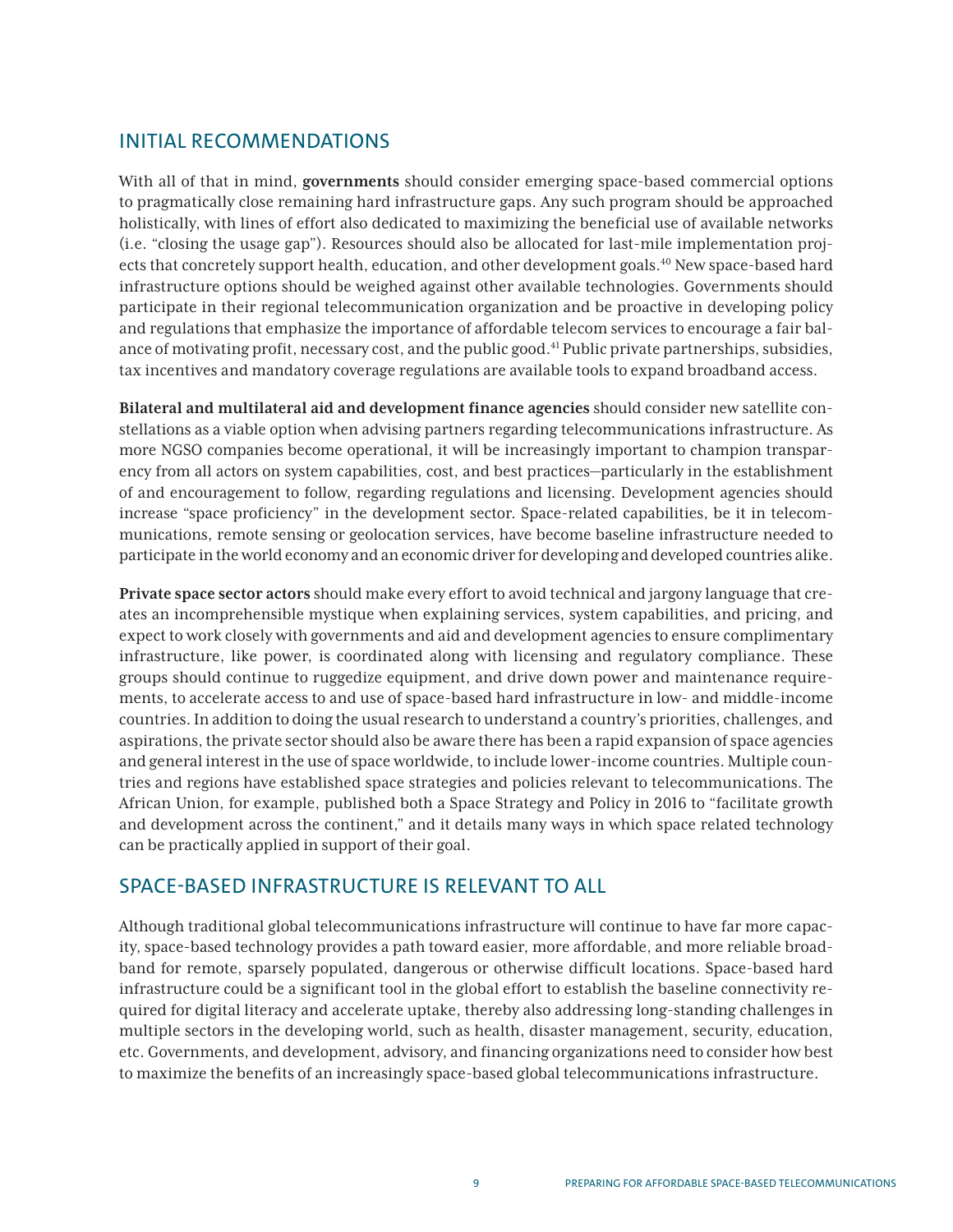#### **ENDNOTES**

<sup>1</sup> Anne Delaporte and Kalvin Bahia, "The State of Mobile Internet Connectivity 2021" (GSM Association, September 2021), www.gmsaintelligence.com.\ne-commerce and remote working has highlighted\nthe importance of the internet. In low- and middleincome\ncountries (LMICs

2 "Facts and Figures 2021," accessed December 2, 2021, https://itu.int/itu-d/reports/statistics/2021/11/15/foreword.

3 Edward W. Ashford, "Non-Geo Systems—Where Have All the Satellites Gone?," *Acta Astronautica* 55, no. 3–9 (2004): 649–57, https://doi.org/10.1016/j.actaastro.2004.05.018."plainCitation":"Edward W. Ashford, "Non-Geo Systems— Where Have All the Satellites Gone?," Acta Astronautica 55, no. 3–9 (2004

4 "Large LEO Satellite Constellations: Will It Be Different This Time? | McKinsey," accessed December 11, 2021, https:// www.mckinsey.com/industries/aerospace-and-defense/our-insights/large-leo-satellite-constellations-will-it-bedifferent-this-time.

5 Inigo del Portillo et al., "Connecting the Other Half: Exploring Options for the 50% of the Population Unconnected to the Internet," *Telecommunications Policy* 45, no. 3 (April 2021): 102092, https://doi.org/10.1016/j.telpol.2020.102092.

6 "Dig Once: A Solution for Rural Broadband," *USTelecom* (blog), April 12, 2017, https://www.ustelecom.org/dig-once-asolution-for-rural-broadband/.

7 "Telecoms Boom Leaves Rural Africa Behind," *Reuters*, January 31, 2013, sec. Media and Telecoms, https://www.reuters.com/article/us-africa-telecoms-idUSBRE90U0MK20130131.

8 "Starlink," Corporate, accessed November 23, 2021, https://www.starlink.com/.

9 "Small Satellites in the Emerging Space Environment," accessed November 23, 2021, https://www.cnas.org/publications/reports/small-satellites-in-the-emerging-space-environment.

10 Mark Handley, *Using Ground Relays with Starlink*, 2019, https://www.youtube.com/watch?v=m05abdGSOxY.

11 "OneWeb," OneWeb, accessed November 23, 2021, https://oneweb.net/.

<sup>12</sup> "Amazon's Project Kuiper and Verizon Join Forces on Satellite and Cellular Connectivity," *GeekWire*, October 26, 2021, https://www.geekwire.com/2021/amazons-project-kuiper-verizon-join-forces-satellite-cellular-connectivity/.

<sup>13</sup> Michael Sheetz, "Telesat to Build a \$5 Billion Global Satellite Network to Bring Fiber-like Internet to Businesses," CNBC, February 9, 2021, https://www.cnbc.com/2021/02/09/telesat-building-5-billion-lightspeed-global-satellite-internet.html.

14 "China's Drive to Compete against Starlink for the Future of Orbital Internet," *TechCrunch* (blog), accessed November 23, 2021, https://social.techcrunch.com/2021/06/06/chinas-drive-to-compete-against-starlink-for-the-future-oforbital-internet/.

15 "GX for Government - Inmarsat," accessed November 23, 2021, https://www.inmarsat.com/en/solutions-services/ government/services/gx-for-government.html.

16 UNDSETH Marit, "Space Economy for People, Planet and Prosperity," 2021, 27.

17 "Lynk - Our Technology," Lynk, accessed November 23, 2021, https://lynk.world/our-technology.

18 "SpaceMobile | AST & Science," accessed November 23, 2021, https://ast-science.com/spacemobile/.

19 News Analysis MIKE DANO et al., "Lynk and AST SpaceMobile Battle for Mobile Operator Customers," Light Reading, accessed December 2, 2021, https://www.lightreading.com/satellite/lynk-and-ast-spacemobile-battle-for-mobile-operator-customers/d/d-id/772254.

20 "Lynk - Our Technology."

21 "Lynk Signs Contracts with Aliv in Bahamas, Telecel Centrafrique," accessed November 23, 2021, https://www.telecompaper.com/news/lynk-signs-contracts-with-aliv-in-bahamas-telecel-centrafrique--1398334.

22 "Digisat International, Inc.," accessed October 28, 2021, https://www.digisat.org/africa-satellite-internet.

23 "Digisat International, Inc."

<sup>24</sup> del Portillo et al., "Connecting the Other Half."

25 "Understanding Poverty," Text/HTML, World Bank, accessed November 23, 2021, https://www.worldbank.org/en/ topic/poverty/overview.